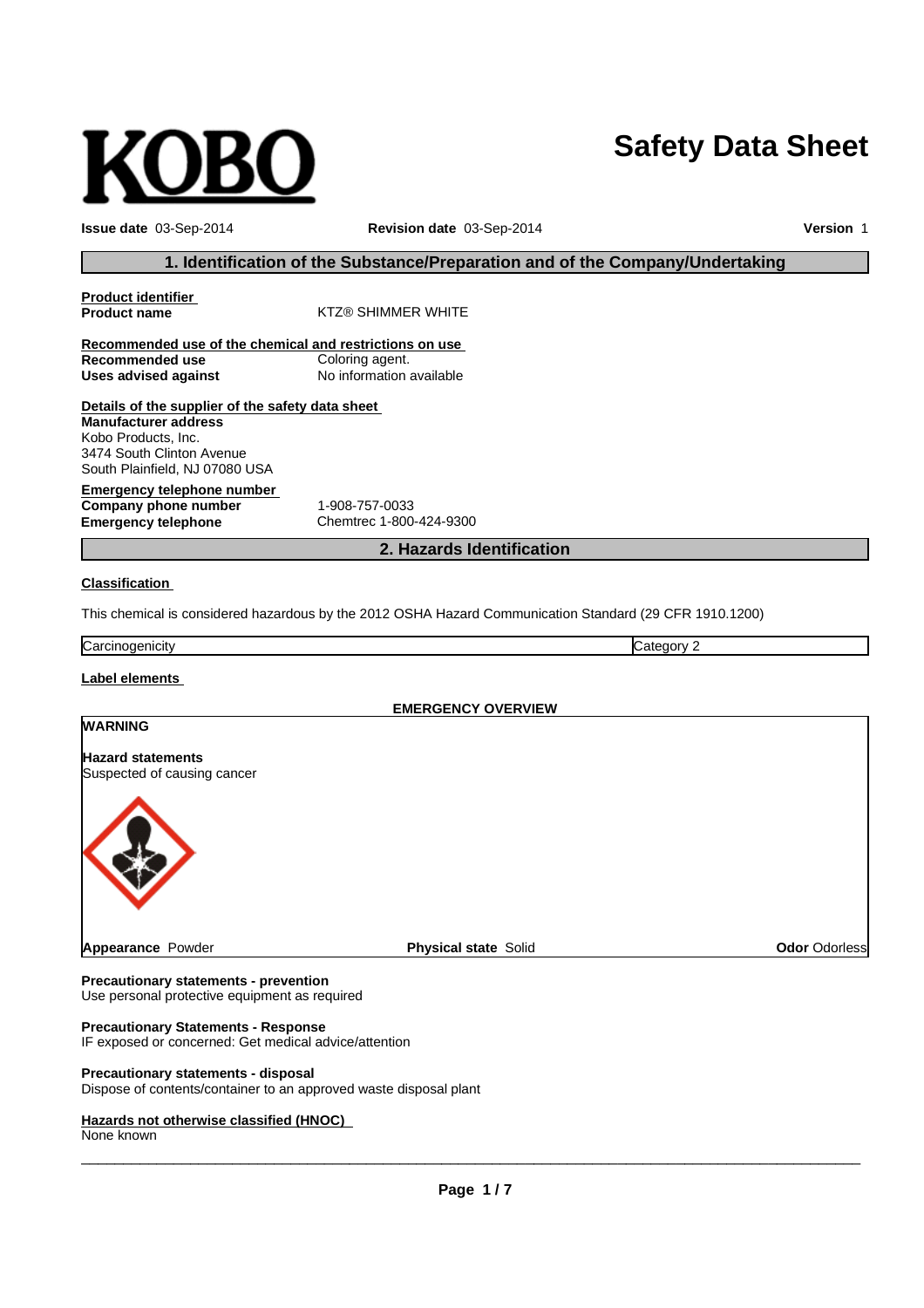#### **Other Information**

No information available

#### **3. Composition/information on Ingredients**

 $\_$  ,  $\_$  ,  $\_$  ,  $\_$  ,  $\_$  ,  $\_$  ,  $\_$  ,  $\_$  ,  $\_$  ,  $\_$  ,  $\_$  ,  $\_$  ,  $\_$  ,  $\_$  ,  $\_$  ,  $\_$  ,  $\_$  ,  $\_$  ,  $\_$  ,  $\_$  ,  $\_$  ,  $\_$  ,  $\_$  ,  $\_$  ,  $\_$  ,  $\_$  ,  $\_$  ,  $\_$  ,  $\_$  ,  $\_$  ,  $\_$  ,  $\_$  ,  $\_$  ,  $\_$  ,  $\_$  ,  $\_$  ,  $\_$  ,

| <b>Chemical name</b> | CAS No     | Weight-%              |
|----------------------|------------|-----------------------|
| Mica                 | 12001-26-2 | 78.0-89.0             |
| Titanium<br>dioxide  | 13463-67-7 | $0 - 21$<br>11<br>ن ا |

| 4. First aid measures                                                      |                                                                                                                                    |  |
|----------------------------------------------------------------------------|------------------------------------------------------------------------------------------------------------------------------------|--|
| <b>First aid measures</b>                                                  |                                                                                                                                    |  |
| <b>General advice</b>                                                      | If symptoms persist, call a physician.                                                                                             |  |
| Eye contact                                                                | Rinse immediately with plenty of water, also under the eyelids, for at least 15 minutes. If<br>symptoms persist, call a physician. |  |
| <b>Skin contact</b>                                                        | Wash off immediately with soap and plenty of water while removing all contaminated<br>clothes and shoes.                           |  |
| <b>Inhalation</b>                                                          | Remove to fresh air. If breathing is irregular or stopped, administer artificial respiration.                                      |  |
| Ingestion                                                                  | If swallowed, do not induce vomiting: seek medical advice immediately and show this<br>container or label.                         |  |
| Self-protection of the first aider                                         | Use personal protective equipment as required.                                                                                     |  |
| Most important symptoms and effects, both acute and delayed                |                                                                                                                                    |  |
| <b>Symptoms</b>                                                            | No known effects under normal use conditions.                                                                                      |  |
| Indication of any immediate medical attention and special treatment needed |                                                                                                                                    |  |
| Note to physicians                                                         | Effects of exposure (inhalation, ingestion or skin contact) to substance may be delayed.                                           |  |

#### **5. Fire-fighting measures**

#### **Suitable extinguishing media**

Use extinguishing measures that are appropriate to local circumstances and the surrounding environment.

**Unsuitable extinguishing media** No information available.

## **Specific hazards arising from the chemical**

None in particular.

**Explosion data Sensitivity to mechanical impact** None. **Sensitivity to static discharge** None.

**Protective equipment and precautions for firefighters**

Use personal protective equipment as required.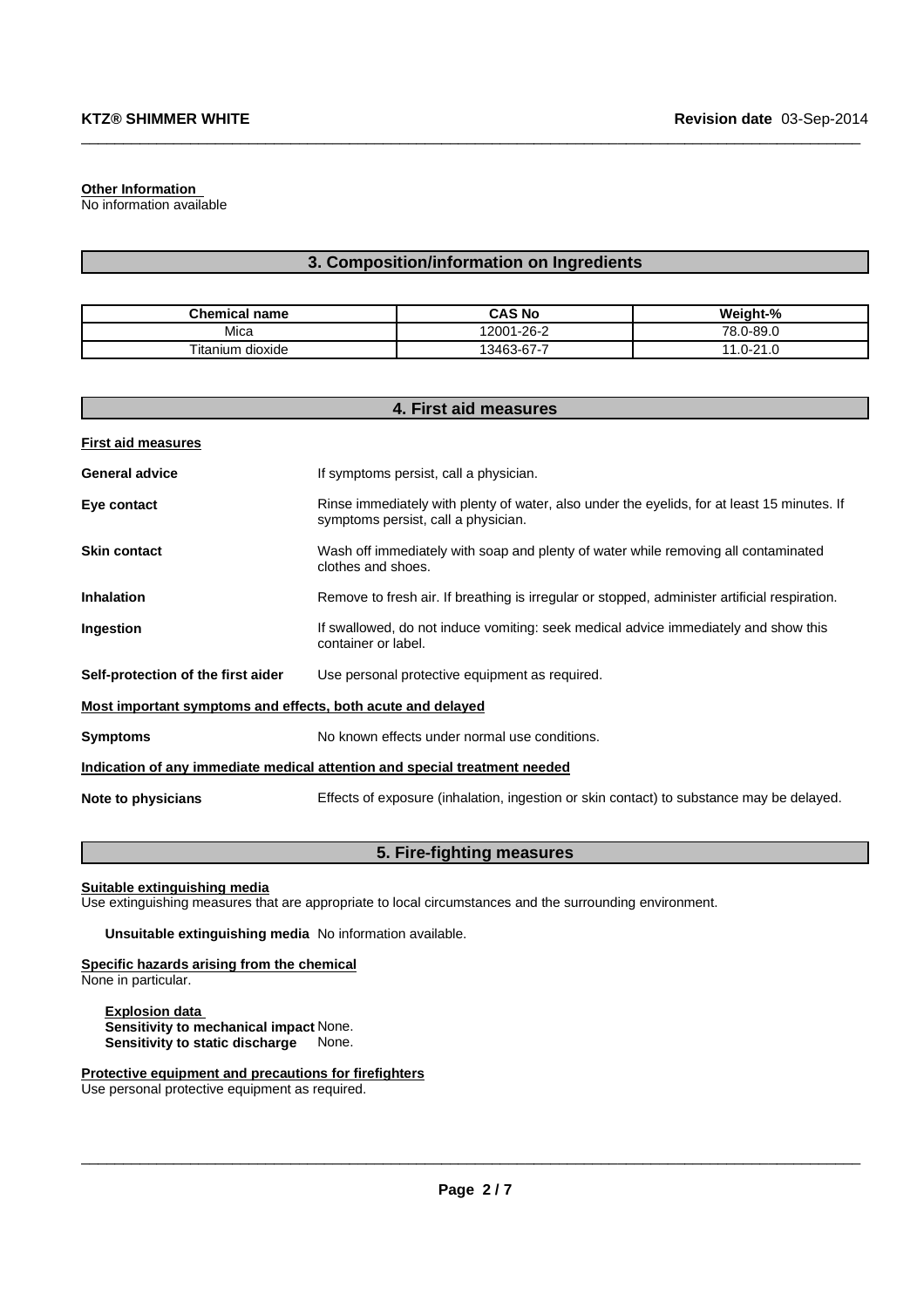#### **6. Accidental release measures**

 $\_$  ,  $\_$  ,  $\_$  ,  $\_$  ,  $\_$  ,  $\_$  ,  $\_$  ,  $\_$  ,  $\_$  ,  $\_$  ,  $\_$  ,  $\_$  ,  $\_$  ,  $\_$  ,  $\_$  ,  $\_$  ,  $\_$  ,  $\_$  ,  $\_$  ,  $\_$  ,  $\_$  ,  $\_$  ,  $\_$  ,  $\_$  ,  $\_$  ,  $\_$  ,  $\_$  ,  $\_$  ,  $\_$  ,  $\_$  ,  $\_$  ,  $\_$  ,  $\_$  ,  $\_$  ,  $\_$  ,  $\_$  ,  $\_$  ,

#### **Personal precautions, protective equipment and emergency procedures**

| <b>Personal precautions</b>                          | Use personal protective equipment as required. Ensure adequate ventilation, especially in<br>confined areas. Wash thoroughly after handling. Avoid creating dust. Avoid contact with<br>eyes. |  |
|------------------------------------------------------|-----------------------------------------------------------------------------------------------------------------------------------------------------------------------------------------------|--|
| For emergency responders                             | Use personal protective equipment as required.                                                                                                                                                |  |
| <b>Environmental precautions</b>                     | Collect spillage. Do not allow into any sewer, on the ground or into any body of water.                                                                                                       |  |
| Methods and material for containment and cleaning up |                                                                                                                                                                                               |  |
| <b>Methods for containment</b>                       | Prevent further leakage or spillage if safe to do so.                                                                                                                                         |  |
| Methods for cleaning up                              | Avoid creating dust. Sweep up and shovel into suitable containers for disposal.                                                                                                               |  |
|                                                      |                                                                                                                                                                                               |  |

### **7. Handling and Storage**

#### **Precautions for safe handling**

| Advice on safe handling   | Avoid creating dust. Use only in well-ventilated areas. Avoid contact with skin and eyes.<br>Use personal protective equipment as required. |  |
|---------------------------|---------------------------------------------------------------------------------------------------------------------------------------------|--|
|                           | Conditions for safe storage, including any incompatibilities                                                                                |  |
| <b>Storage conditions</b> | Keep container tightly closed in a dry and well-ventilated place. Store at ambient conditions.                                              |  |
| Incompatible materials    | Strong oxidizing agents. Strong acids.                                                                                                      |  |

### **8. Exposure Controls/Personal Protection**

#### **Control parameters**

#### **Exposure guidelines**

| <b>Chemical name</b> | <b>ACGIH TLV</b>                            | <b>OSHA PEL</b>                          | <b>NIOSH IDLH</b>                            |
|----------------------|---------------------------------------------|------------------------------------------|----------------------------------------------|
| Mica                 | TWA: $3 \text{ mg/m}^3$ respirable fraction |                                          | IDLH: $1500 \text{ mg/m}^3$                  |
| 12001-26-2           |                                             |                                          | TWA: $3 \text{ mg/m}^3$ containing $\lt 1\%$ |
|                      |                                             |                                          | Quartz respirable dust                       |
| Titanium dioxide     | TWA: $10 \text{ mg/m}^3$                    | TWA: $15 \text{ mg/m}^3$ total dust      | IDLH: 5000 mg/m <sup>3</sup>                 |
| 13463-67-7           |                                             | (vacated) TWA: $10 \text{ mg/m}^3$ total |                                              |
|                      |                                             | dust                                     |                                              |

#### **Appropriate engineering controls**

**Individual protection measures, such as personal protective equipment**

| Eye/face protection            | Wear safety glasses with side shields (or goggles).                       |
|--------------------------------|---------------------------------------------------------------------------|
| Skin and body protection       | Wear protective gloves and protective clothing.                           |
| <b>Respiratory protection</b>  | In case of insufficient ventilation, wear suitable respiratory equipment. |
| General hygiene considerations | Handle in accordance with good industrial hygiene and safety practice.    |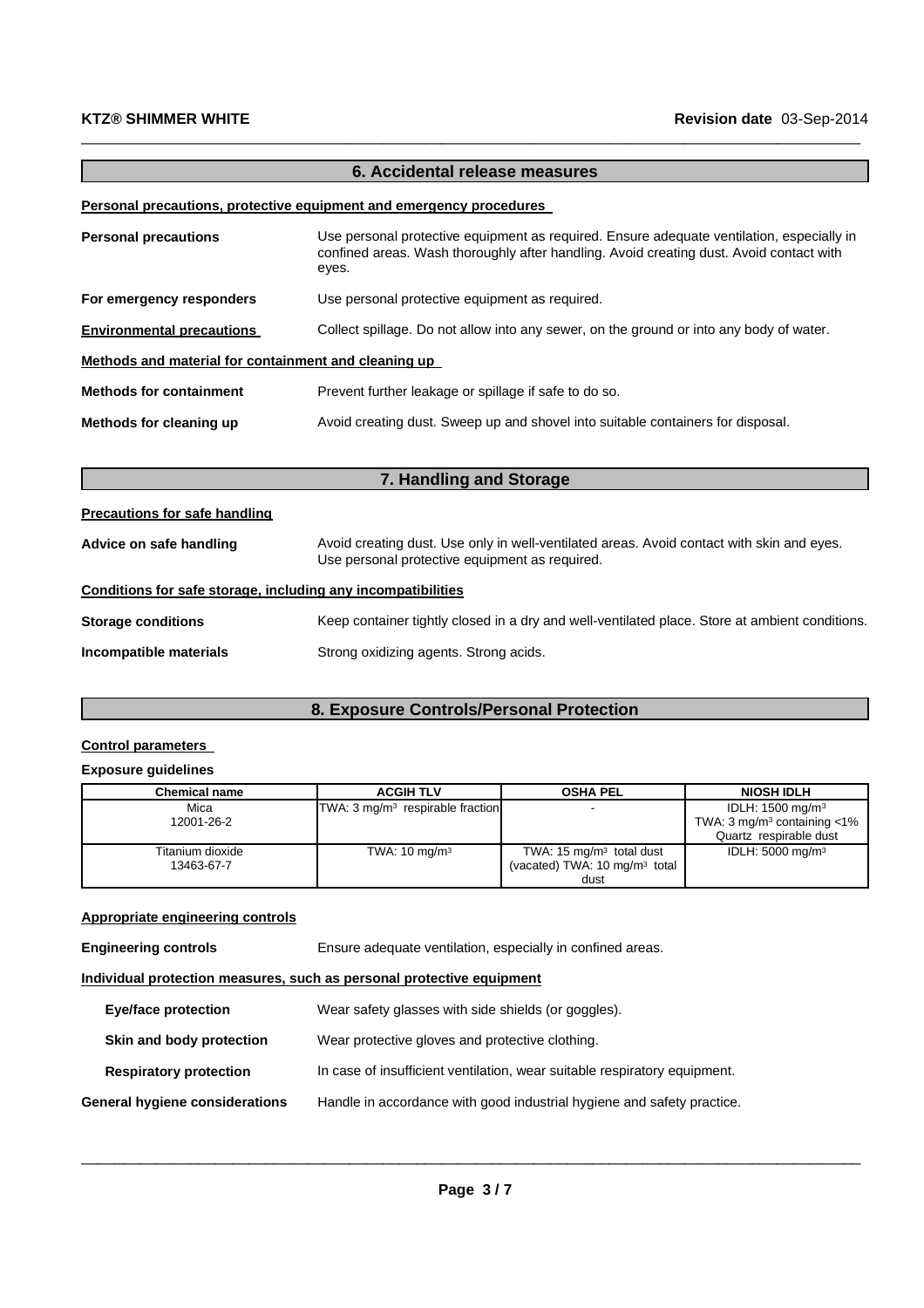#### **9. Physical and Chemical Properties**

 $\_$  ,  $\_$  ,  $\_$  ,  $\_$  ,  $\_$  ,  $\_$  ,  $\_$  ,  $\_$  ,  $\_$  ,  $\_$  ,  $\_$  ,  $\_$  ,  $\_$  ,  $\_$  ,  $\_$  ,  $\_$  ,  $\_$  ,  $\_$  ,  $\_$  ,  $\_$  ,  $\_$  ,  $\_$  ,  $\_$  ,  $\_$  ,  $\_$  ,  $\_$  ,  $\_$  ,  $\_$  ,  $\_$  ,  $\_$  ,  $\_$  ,  $\_$  ,  $\_$  ,  $\_$  ,  $\_$  ,  $\_$  ,  $\_$  ,

#### **Information on basic physical and chemical properties**

| <b>Physical state</b><br>Appearance<br>Color                                                                                        | Solid<br>Powder<br>Silver-white                                                                                                          | Odor<br><b>Odor threshold</b>                                                                                | Odorless<br>No information available |
|-------------------------------------------------------------------------------------------------------------------------------------|------------------------------------------------------------------------------------------------------------------------------------------|--------------------------------------------------------------------------------------------------------------|--------------------------------------|
| <b>Property</b><br>рH<br>Melting point/freezing point<br>Boiling point / boiling range<br><b>Flash point</b>                        | Values<br>$6 - 11$<br>$>1000$ °C                                                                                                         | <b>Remarks</b> •<br>No information available<br>No information available                                     |                                      |
| <b>Evaporation rate</b><br>Flammability (solid, gas)<br>Flammability limit in air<br><b>Upper flammability limit</b>                |                                                                                                                                          | No information available<br>No information available<br>No information available                             |                                      |
| Lower flammability limit<br>Vapor pressure<br><b>Vapor density</b><br><b>Specific gravity</b><br><b>Water solubility</b>            | Insoluble in water                                                                                                                       | No information available<br>No information available<br>No information available<br>No information available |                                      |
| Solubility in other solvents<br><b>Partition coefficient</b><br><b>Autoignition temperature</b><br><b>Decomposition temperature</b> |                                                                                                                                          | No information available<br>No information available<br>No information available<br>No information available |                                      |
| <b>Kinematic viscosity</b><br><b>Dynamic viscosity</b><br><b>Explosive properties</b><br><b>Oxidizing properties</b>                |                                                                                                                                          | No information available<br>No information available<br>No information available<br>No information available |                                      |
| <b>Other Information</b><br><b>Softening point</b><br><b>Molecular weight</b><br>VOC content (%)<br>Density<br><b>Bulk density</b>  | No information available<br>No information available<br>No information available<br>No information available<br>No information available |                                                                                                              |                                      |

## **10. Stability and Reactivity**

**Reactivity** No data available

**Chemical stability** Stable under normal conditions.

### **Possibility of hazardous reactions**

None under normal processing.

**Hazardous polymerization** Hazardous polymerization does not occur.

#### **Conditions to avoid** None known.

#### **Incompatible materials**

Strong oxidizing agents. Strong acids.

#### **Hazardous decomposition products**

None under normal use conditions.

\_\_\_\_\_\_\_\_\_\_\_\_\_\_\_\_\_\_\_\_\_\_\_\_\_\_\_\_\_\_\_\_\_\_\_\_\_\_\_\_\_\_\_\_\_\_\_\_\_\_\_\_\_\_\_\_\_\_\_\_\_\_\_\_\_\_\_\_\_\_\_\_\_\_\_\_\_\_\_\_\_\_\_\_\_\_\_\_\_\_\_\_\_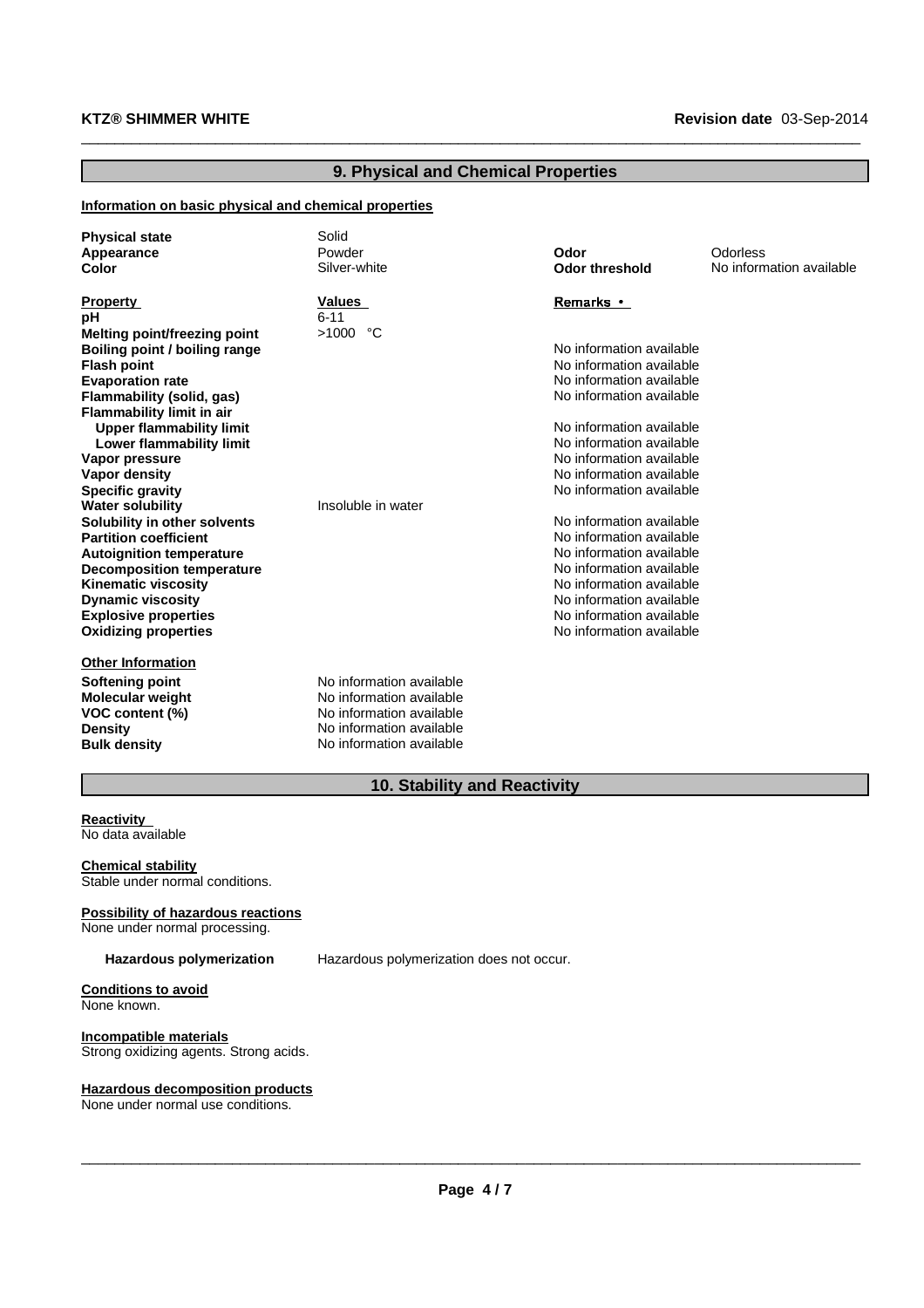#### **11. Toxicological Information**

 $\_$  ,  $\_$  ,  $\_$  ,  $\_$  ,  $\_$  ,  $\_$  ,  $\_$  ,  $\_$  ,  $\_$  ,  $\_$  ,  $\_$  ,  $\_$  ,  $\_$  ,  $\_$  ,  $\_$  ,  $\_$  ,  $\_$  ,  $\_$  ,  $\_$  ,  $\_$  ,  $\_$  ,  $\_$  ,  $\_$  ,  $\_$  ,  $\_$  ,  $\_$  ,  $\_$  ,  $\_$  ,  $\_$  ,  $\_$  ,  $\_$  ,  $\_$  ,  $\_$  ,  $\_$  ,  $\_$  ,  $\_$  ,  $\_$  ,

#### **Information on likely routes of exposure**

| <b>Product information</b> |                    |
|----------------------------|--------------------|
| Inhalation                 | No data available. |
| Eye contact                | No data available. |
| <b>Skin contact</b>        | No data available. |
| Ingestion                  | No data available. |

#### **Component information**

| <b>Chemical name</b>           | Oral LD50          | <b>Dermal LD50</b> | <b>Inhalation LC50</b> |
|--------------------------------|--------------------|--------------------|------------------------|
| Titanium dioxide<br>13463-67-7 | Rat<br>10000 mg/kg |                    |                        |

#### **Information on toxicological effects**

**Symptoms** No information available.

#### **Delayed and immediate effects as well as chronic effects from short and long-term exposure**

| <b>Skin corrosion/irritation</b>  | No information available.                                                                |
|-----------------------------------|------------------------------------------------------------------------------------------|
| Serious eye damage/eye irritation | No information available.                                                                |
| <b>Irritation</b>                 | No information available.                                                                |
| <b>Corrosivity</b>                | No information available.                                                                |
| <b>Sensitization</b>              | No information available.                                                                |
| Germ cell mutagenicity            | No information available.                                                                |
| Carcinogenicity                   | This product contains one or more substances which are classified by IARC as             |
|                                   | carcinogenic to humans (Group I), probably carcinogenic to humans (Group 2A) or possibly |
|                                   | carcinogenic to humans (Group 2B)                                                        |

| <b>Chemical name</b>           | ACGIH | <b>IARC</b> | NTP | <b>OSHA</b> |
|--------------------------------|-------|-------------|-----|-------------|
| Titanium dioxide<br>13463-67-7 |       | Group 2B    |     |             |

IARC (International Agency for Research on Cancer)

*Group 2B - Possibly Carcinogenic to Humans*

*X - Present*

| <b>Reproductive toxicity</b>    | No information available. |
|---------------------------------|---------------------------|
| <b>Developmental toxicity</b>   | No information available. |
| <b>Teratogenicity</b>           | No information available. |
| <b>STOT - single exposure</b>   | No information available. |
| <b>STOT - repeated exposure</b> | No information available. |
| <b>Aspiration hazard</b>        | No information available. |
|                                 |                           |

#### **12. Ecological Information**

#### **Ecotoxicity** None known

#### **Persistence and degradability** No information available.

#### **Bioaccumulation**

No information available.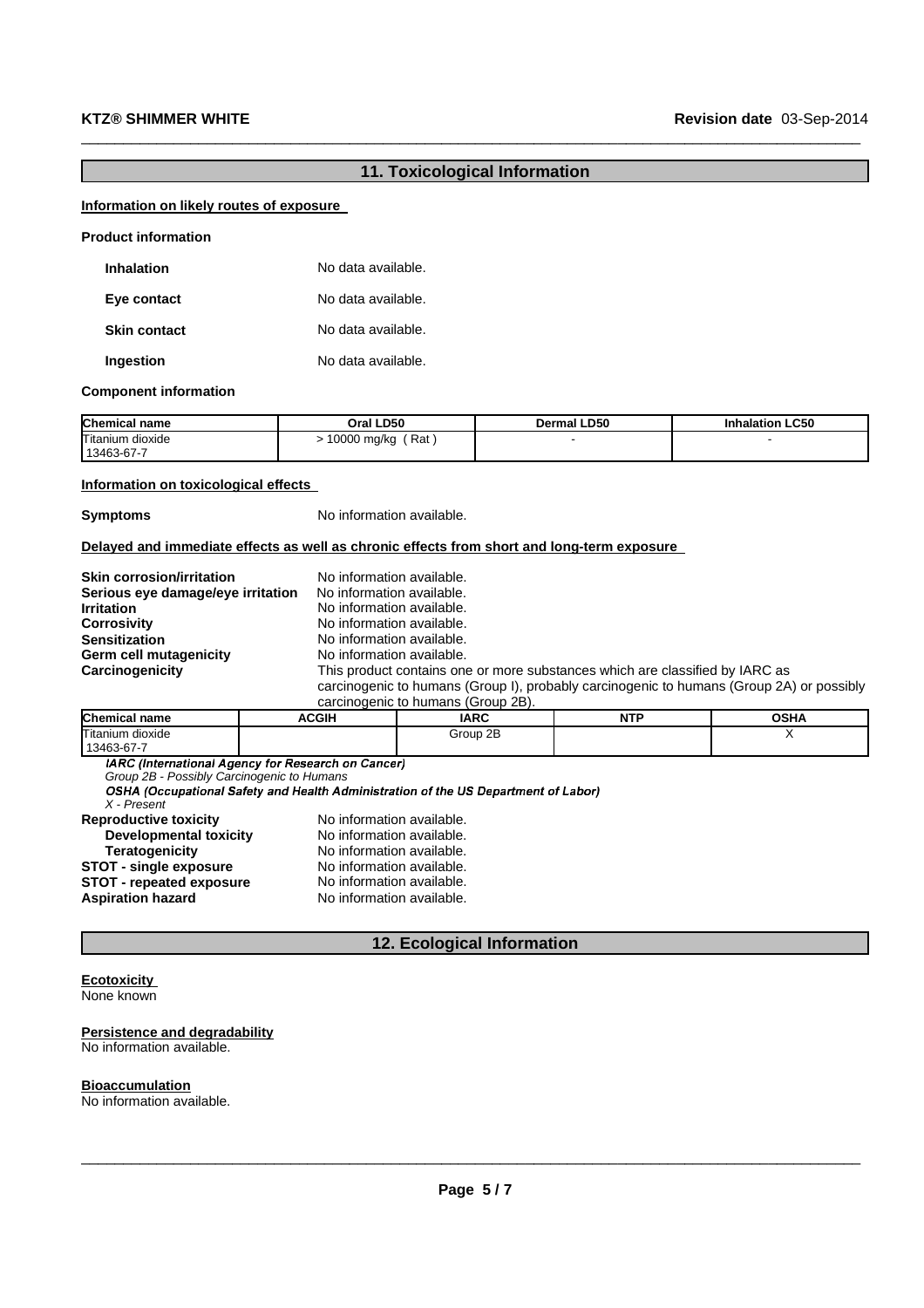**Other adverse effects** No information available

| <b>13. Disposal Considerations</b> |                                                                                                        |  |  |
|------------------------------------|--------------------------------------------------------------------------------------------------------|--|--|
| <b>Waste treatment methods</b>     |                                                                                                        |  |  |
| <b>Disposal of wastes</b>          | Disposal should be in accordance with applicable regional, national and local laws and<br>regulations. |  |  |
| Contaminated packaging             | Disposal should be in accordance with applicable regional, national and local laws and<br>regulations. |  |  |

 $\_$  ,  $\_$  ,  $\_$  ,  $\_$  ,  $\_$  ,  $\_$  ,  $\_$  ,  $\_$  ,  $\_$  ,  $\_$  ,  $\_$  ,  $\_$  ,  $\_$  ,  $\_$  ,  $\_$  ,  $\_$  ,  $\_$  ,  $\_$  ,  $\_$  ,  $\_$  ,  $\_$  ,  $\_$  ,  $\_$  ,  $\_$  ,  $\_$  ,  $\_$  ,  $\_$  ,  $\_$  ,  $\_$  ,  $\_$  ,  $\_$  ,  $\_$  ,  $\_$  ,  $\_$  ,  $\_$  ,  $\_$  ,  $\_$  ,

| 14. Transport Information |               |  |  |
|---------------------------|---------------|--|--|
| <b>DOT</b>                | Not regulated |  |  |
| ICAO (air)                | Not regulated |  |  |
| <b>IATA</b>               | Not regulated |  |  |
| <b>IMDG</b>               | Not regulated |  |  |
| RID                       | Not regulated |  |  |
| <b>ADR</b>                | Not regulated |  |  |

#### **15. Regulatory information**

| International inventories |          |
|---------------------------|----------|
| <b>TSCA</b>               | Complies |
| <b>DSL/NDSL</b>           | Complies |
| <b>EINECS/ELINCS</b>      | Complies |
| <b>ENCS</b>               | Complies |
| <b>IECSC</b>              | Complies |
| <b>KECL</b>               | Complies |
| <b>PICCS</b>              | Complies |
| <b>AICS</b>               | Complies |

**Legend:**

**TSCA** - United States Toxic Substances Control Act Section 8(b) Inventory

**DSL/NDSL** - Canadian Domestic Substances List/Non-Domestic Substances List

**EINECS/ELINCS** - European Inventory of Existing Chemical Substances/European List of Notified Chemical Substances

**ENCS** - Japan Existing and New Chemical Substances

**IECSC** - China Inventory of Existing Chemical Substances

**KECL** - Korean Existing and Evaluated Chemical Substances

**PICCS** - Philippines Inventory of Chemicals and Chemical Substances

**AICS** - Australian Inventory of Chemical Substances

#### **US Federal Regulations**

#### **SARA 313**

Section 313 of Title III of the Superfund Amendments and Reauthorization Act of 1986 (SARA). This product does not contain any chemicals which are subject to the reporting requirements of the Act and Title 40 of the Code of Federal Regulations, Part 372

| <b>SARA 311/312 Hazard Categories</b> |    |
|---------------------------------------|----|
| <b>Acute Health Hazard</b>            | N٥ |
| <b>Chronic Health Hazard</b>          | N٥ |